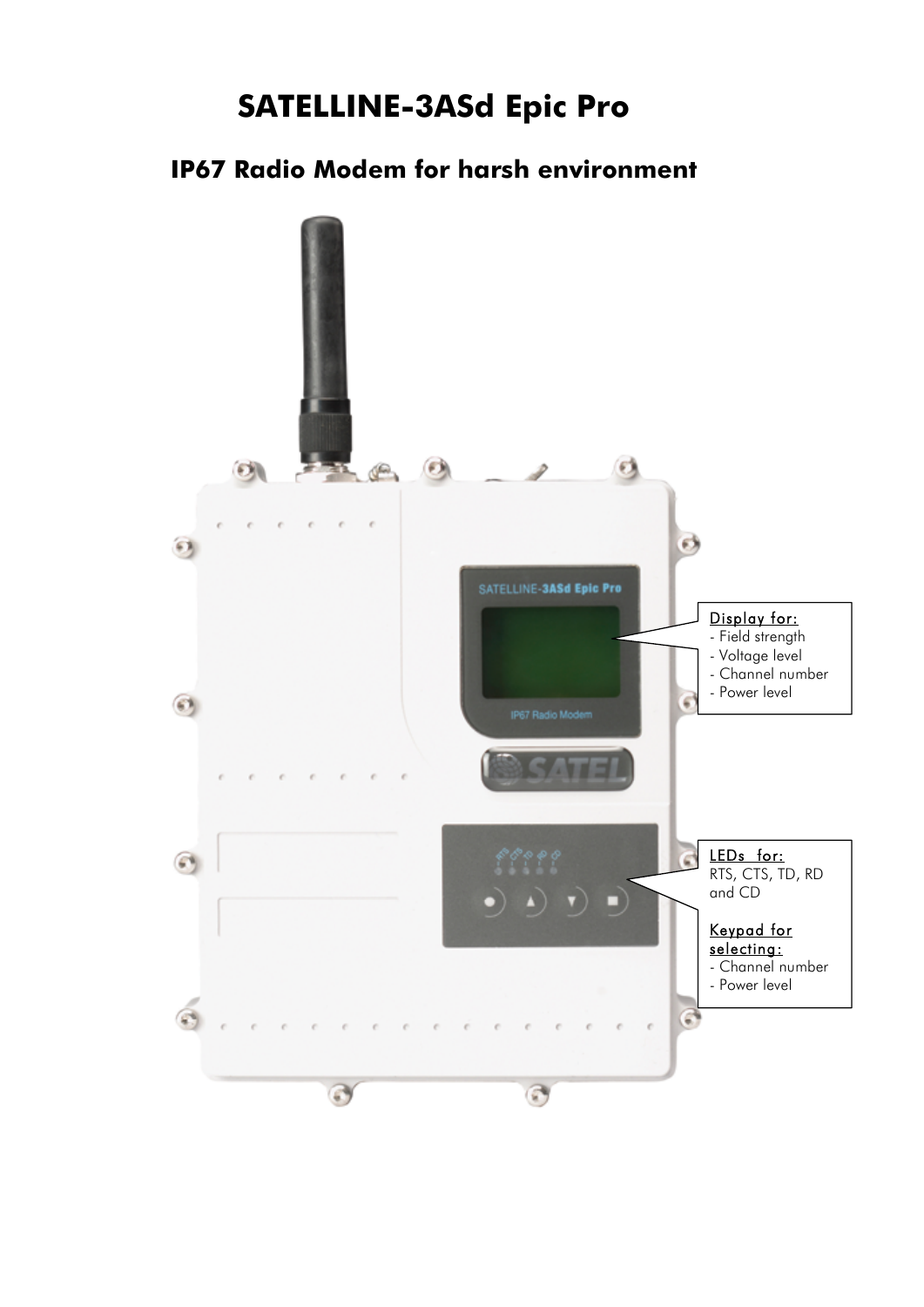# **Table of contest**

| $\mathbf 2$                                                 |  |
|-------------------------------------------------------------|--|
| 2.1                                                         |  |
| $2.2^{\circ}$                                               |  |
|                                                             |  |
|                                                             |  |
|                                                             |  |
| 3.1.1 Channel change by using the LCD and keypad 5          |  |
| 3.1.2 Power level change by using the LCD and keypad5       |  |
| 3.2 SPECIAL PROGRAMMING FEATURE; SETTING OF THE CHANNELS  6 |  |
|                                                             |  |
|                                                             |  |
|                                                             |  |
|                                                             |  |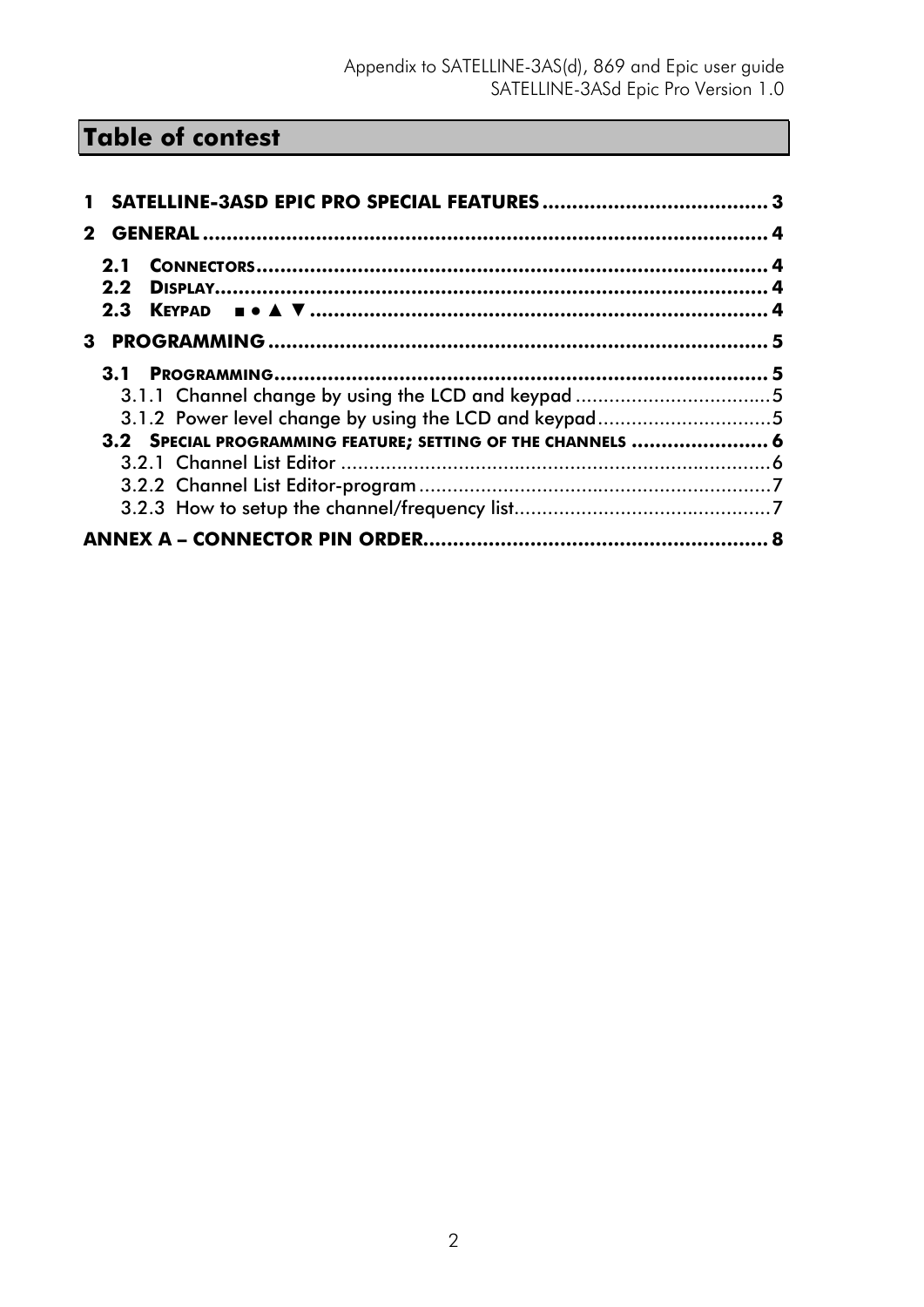## **1 SATELLINE-3ASd Epic Pro special features**

SATELLINE-3ASd Epic Pro radio modem fulfils IP67 (NEMA 6) standard. With an IP67 rating a product will be totally protected against dust and remain completely sealed when immersed in water to a depth between 15 cm and 1 meter.

SATELLINE-3ASd Epic Pro modem is equipped with a high power 10 W transmitter. It was designed for easy mobile use in demands field conditions.

The SATELLINE-3ASd Epic Pro is equipped with a liquid crystal display (LCD) and a keypad, used to indicate the current operating status, as well as for changing the operating channel and power level of the radio modem.

The SATELLINE-3ASd Epic Pro exhibits a special "Dual Band" feature. The radio transceiver of the Dual Band version offers as an option two 2 MHz frequency bands, tuned at the factory with maximum separation of 15 MHz between the highest and the lowest frequency. The radio modem can be reprogrammed to operate at any channel within those two bands.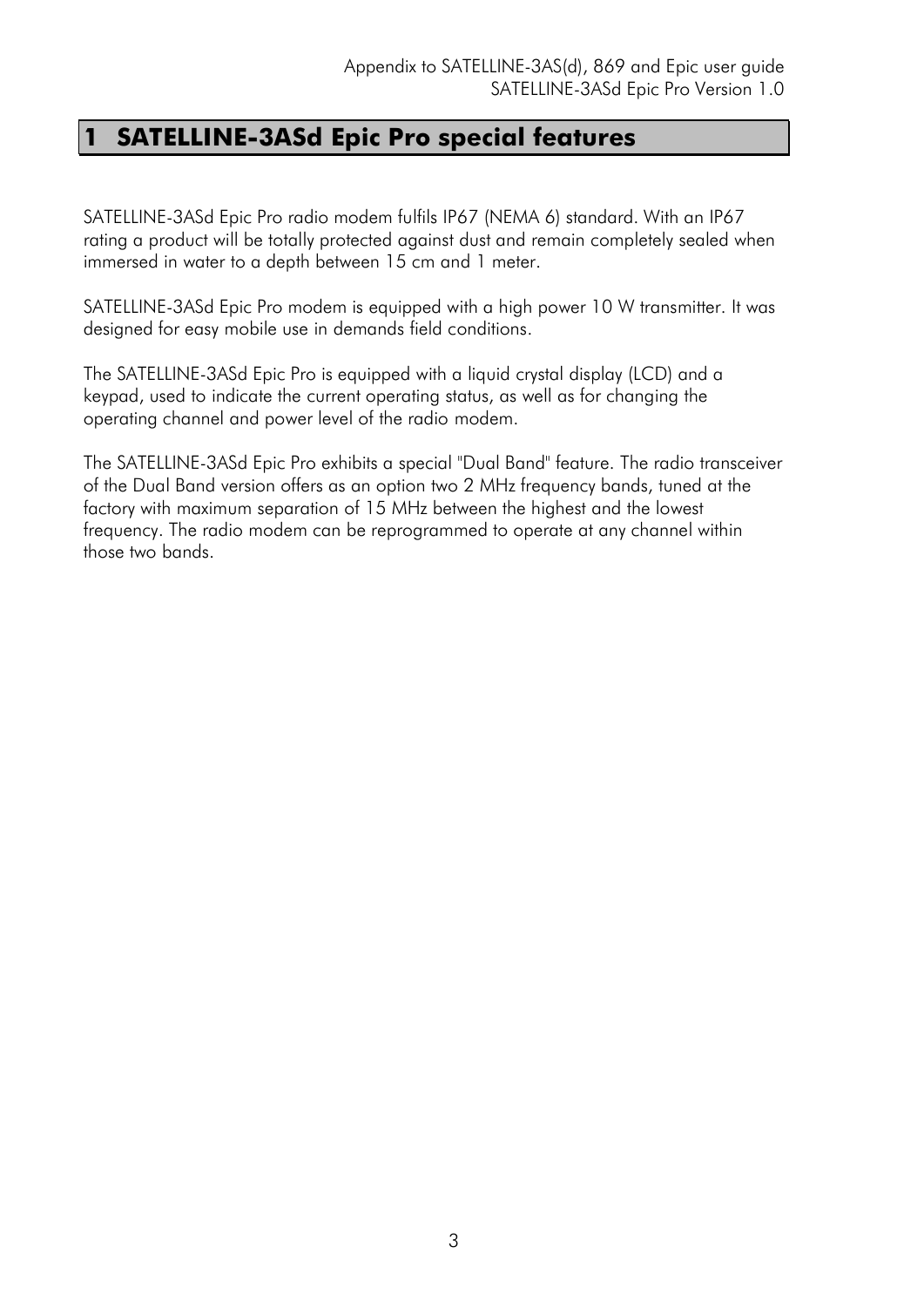### **2 General**

### **2.1 Connectors**

The device adopts a high standard Lemo compatible waterproof 8-pin data connector. Antenna connector type is 50 ohm TNC female.

### **2.2 Display**

| Τ      | Field strength indicator. Shows how strong<br>is the received signal. For example: -80                          |
|--------|-----------------------------------------------------------------------------------------------------------------|
| 012.10 | Battery level indicator.                                                                                        |
| CH: 1  | Channel number followed by the actual frequency.<br>For example 439,0000. The maximum number of channels is 16. |
| Power: | Shows the output power level. The setting is LOW, MEDIUM, HIGH.                                                 |
| SETUP  | Executing commands                                                                                              |

### **2.3 Keypad** ■ ● ▲ ▼

Buttons for changing settings.

▲ ▼ For moving the cursor up and down.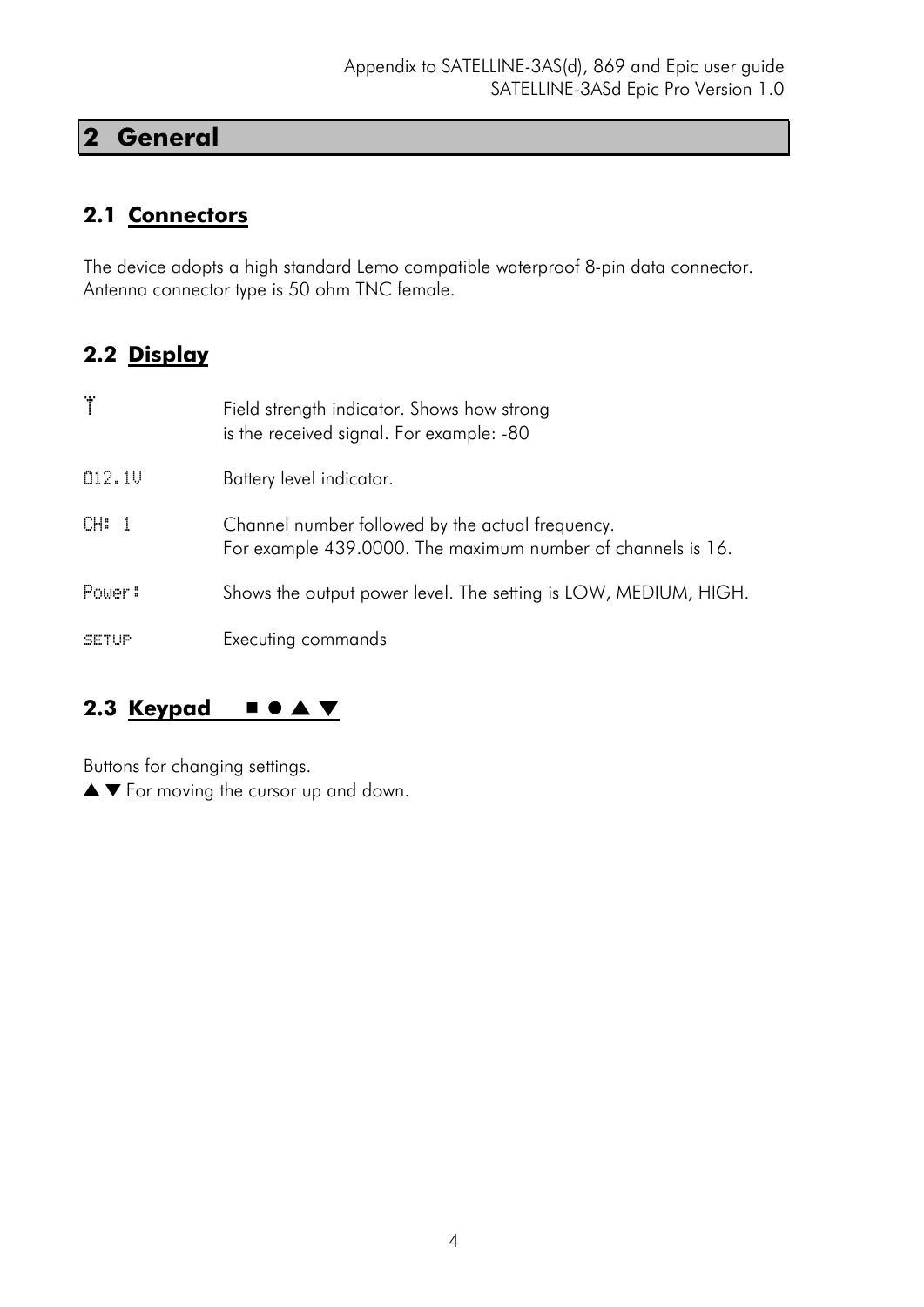### **3 Programming**

### **3.1 Programming**

Normal programming is done in "programming mode". All standard programming features can be found on the SATELLINE-3AS(d), 869 and Epic user guide.

The radio modem will switch into the programming mode by connecting the Mode pin to the ground. This is easily done by using the NARS-ST adapter cable together with the NARS-1F-4A interface adapter. More information available from your local SATEL distributor.

### **3.1.1 Channel change by using the LCD and keypad**

- 1. Press  $\blacksquare =$  Setup. Wait a moment until the display changes.
- 2. Press ■= Select
- 3. Pressing of the  $\blacktriangle \blacktriangledown$  -buttons will change the channel number. Select channel and press  $\blacksquare =$  Set, press  $\blacksquare =$  Exit, press  $\blacksquare =$  YES. The new settings are now saved to the memory.



| Short guide: |  |
|--------------|--|
| Setup        |  |
| Select       |  |
| Change       |  |
| Set          |  |
| Exit         |  |
| <b>YFS</b>   |  |

### **3.1.2 Power level change by using the LCD and keypad**

- *1. Press* ■*= Setup. Wait a moment until the display changes*
- *2. Press* ▼ *and press* ■*= Select.*
- *3.* ▲ ▼ *will change the power level.*

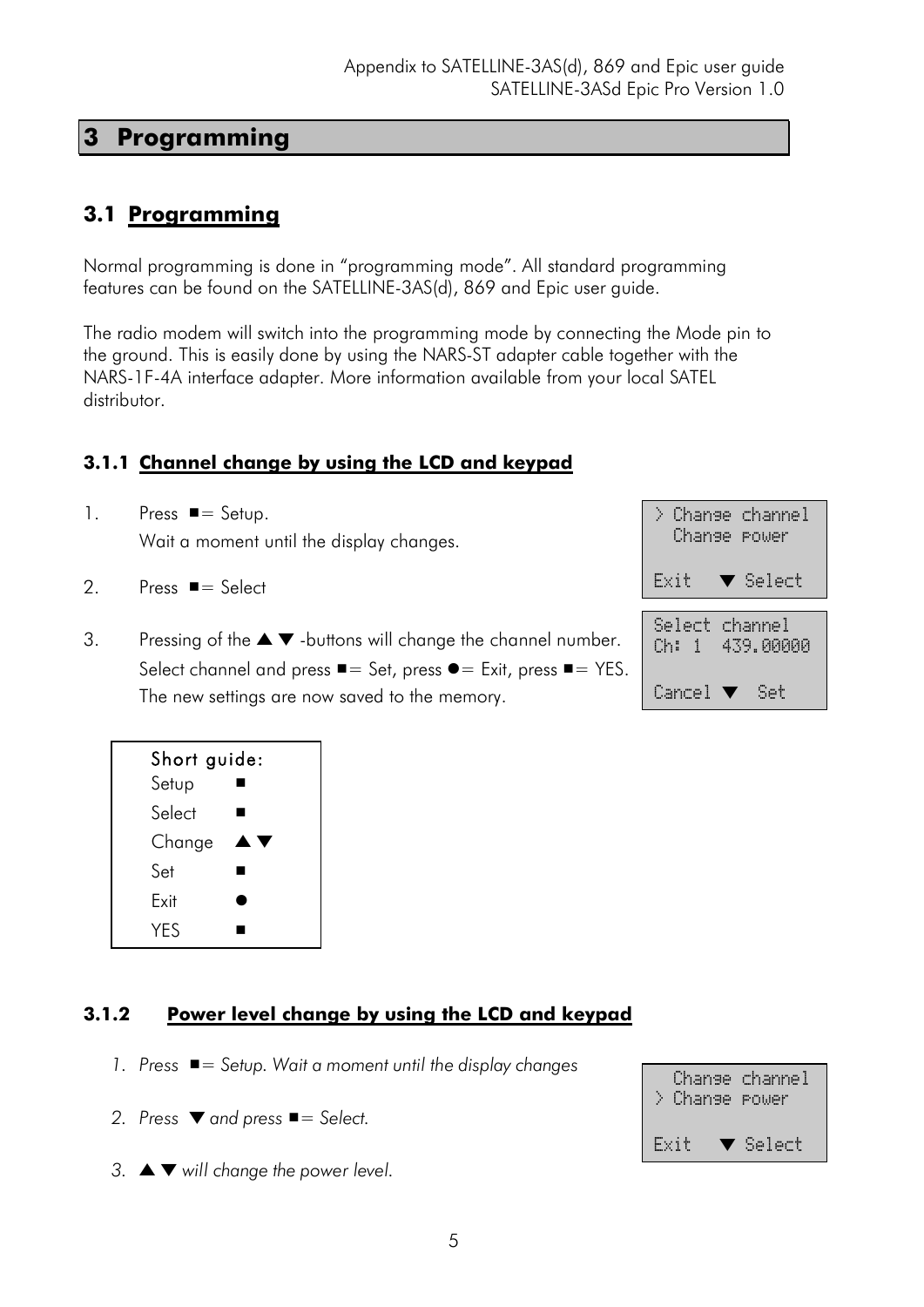*4. Select the power and press* ■*= Set, press*●*= Exit,* 

*press* ■*=YES.*

*The new settings are now saved to the memory.*

| Short guide: |           |
|--------------|-----------|
| Setup        |           |
| Move         |           |
| Select       |           |
| Change       | AN        |
| Set          |           |
| Exit/Cancel  | $\bullet$ |
| <b>YES</b>   |           |

| $\mathcal{N}$<br>-Low | 11.1  |
|-----------------------|-------|
| Medium                | 51.1  |
| Hish                  | 101.1 |
| Change power          |       |

 $\overline{\phantom{a}}$ 

*NOTE! If the Cancel or Exit is pressed before saving (*■*=YES) there will be no changes and the previous settings will remain valid.*

### **3.2 Special programming feature; setting of the channels**

The only special programming feature is setting of the channels. The maximum number of channels is 16 pcs. The channel programming can be done using the Channel List Editorprogram. The device must not be in the programming mode.

The channels / frequencies can be pre-programmed by SATEL or SATEL distributor. The end user may only change the channel number for the desired channel.

### **3.2.1 Channel List Editor**

The frequencies for the channels are set by a special Channel List editor -program.

|                         | <b>Channel List Editor. Version 0.92</b> |                      | $   \times$ $-$ |
|-------------------------|------------------------------------------|----------------------|-----------------|
|                         | File Serialport                          |                      |                 |
|                         | Frequency list                           |                      |                 |
|                         | Name of list:                            |                      |                 |
|                         | AREA 3                                   | Note: SL-commands    |                 |
|                         | CH Frequency                             | must be ON before    |                 |
| $\mathbf{1}$            | 439.00000                                | using this software  |                 |
| $\overline{2}$          | 439.02500                                |                      |                 |
| 3                       | 439.05000                                | SerialPort setting:  |                 |
| $\overline{\mathbf{4}}$ | 439.07500                                | Com1: 9600,8, None   |                 |
| 5                       | 439.10000                                |                      |                 |
| 6                       | 439.12500                                |                      |                 |
| $\overline{\mathbf{z}}$ | 439.15000                                |                      |                 |
| 8                       | 439.17500                                |                      |                 |
| 9                       | 439.20000                                |                      |                 |
| 10<br>11                | 439.22500<br>439,25000                   |                      |                 |
| 12                      | 439.27500                                |                      |                 |
|                         | 13 439.30000                             |                      |                 |
|                         | 14 439 32500                             |                      |                 |
|                         | 15 439.35000                             |                      |                 |
|                         | 16 439.75000                             |                      |                 |
|                         |                                          | Read<br>Send<br>Exit |                 |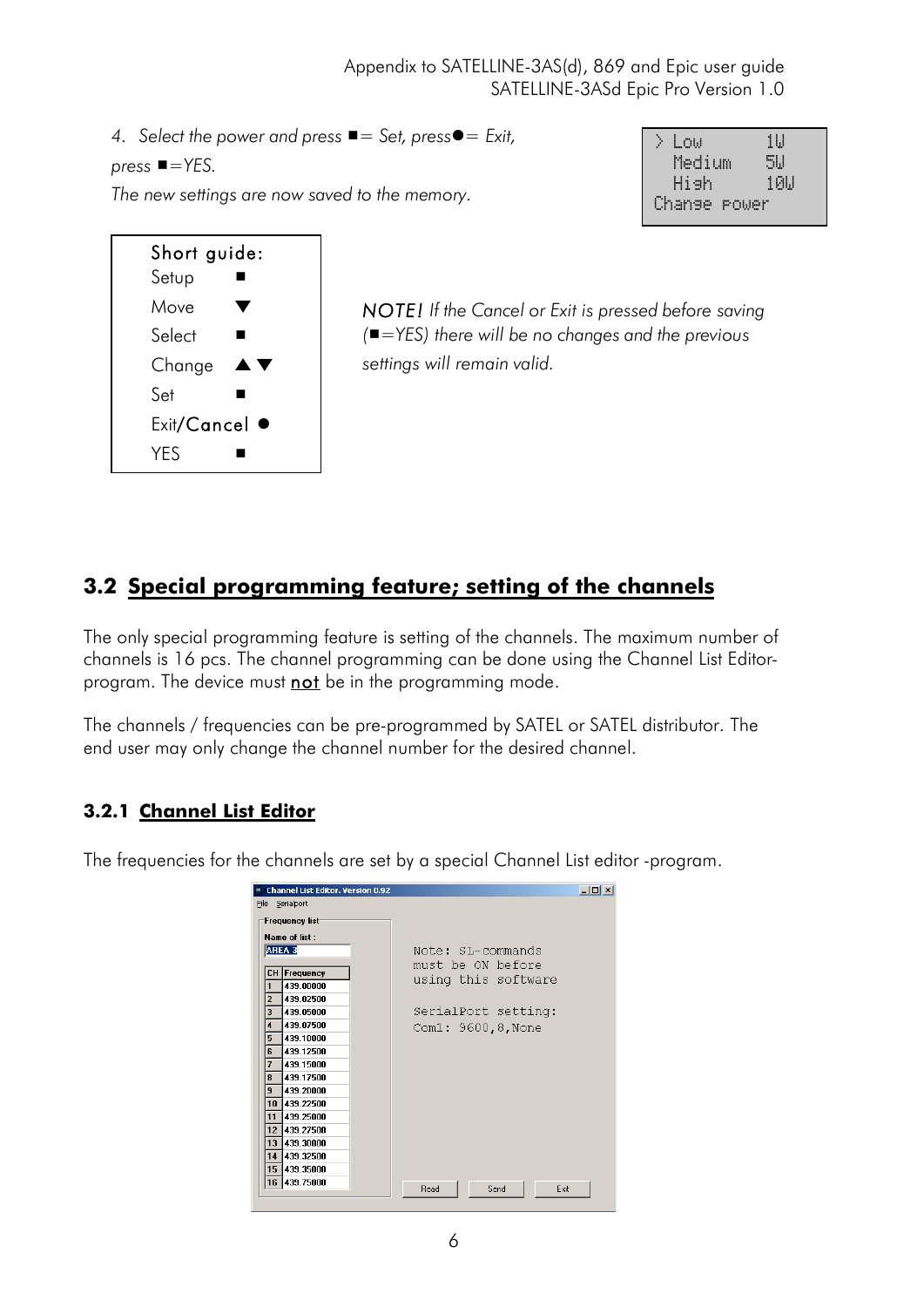#### **3.2.2 Channel List Editor-program**

### 1. File

Open. Opens the already saved list from the file. Save. Saves the list to the file. Exit. Exits the program.

### 2. Serial Port

Port Com1...., Baud Rate, Data Bits, Parity.

#### 3. Frequency List

Name of the List= any name (anything that helps when using different lists). CH= Channel number that will be seen on the Radio Modem's display for the user.

Frequency=the frequency for the selected channel, for example: 439.32500

#### 4. Read

When selected, the program will read the list from the radio modem.

### 5. Send

When selected, the list will be sent to the radio modem.

#### 6. Exit

When selected, the program will exit.

### **3.2.3 How to setup the channel/frequency list**

- 1. Select the Com-port and check that the other parameters are same as modem settings. (for example: 9600, 8, None).
- 2. Key in the frequencies. Please, note that the list must be started from CH 1, followed by CH 2 etc. There cannot be empty blocks in between the channels.
- 3. When all frequencies are done it is recommended to save the file. Select File -> Save and browse the folder to be saved.
- 4. In order to send the setup to the radio modem, press Send. When the programming is done the following note will appear.
- 5. If there is something wrong, the following note will appear.

| <b>Channel List Editor</b> |
|----------------------------|
| Parameter setup succesfull |
| ΩK                         |
|                            |
| <b>Channel List Editor</b> |
| Connection lost to modem   |